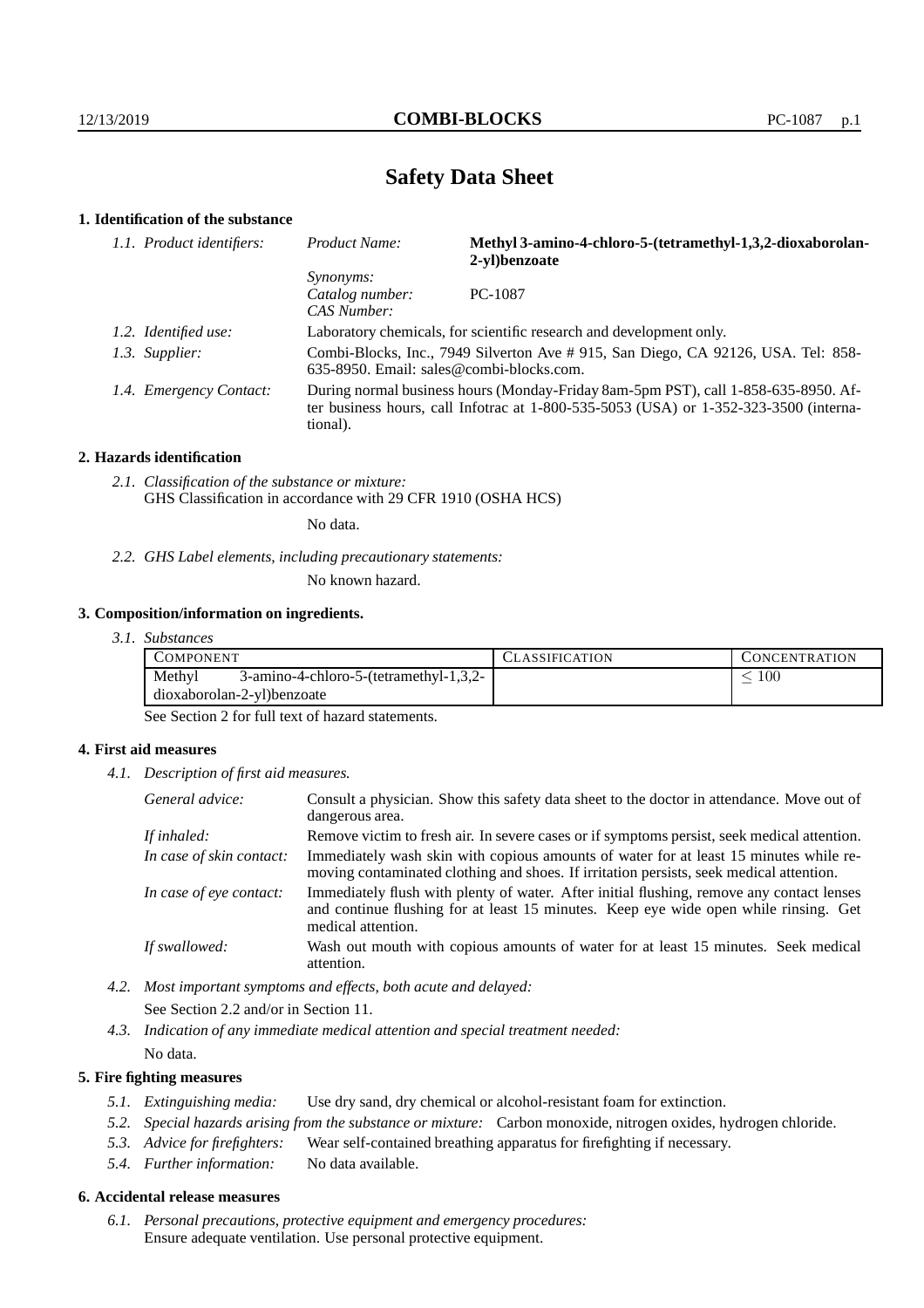|                                   | 6.2. Environmental precautions:                                                                                                                                                                                                                                    |                                                                                                                                                                                                                                                                            |  |  |
|-----------------------------------|--------------------------------------------------------------------------------------------------------------------------------------------------------------------------------------------------------------------------------------------------------------------|----------------------------------------------------------------------------------------------------------------------------------------------------------------------------------------------------------------------------------------------------------------------------|--|--|
|                                   | Should not be released into the environment. See Section 12 for additional ecological information.                                                                                                                                                                 |                                                                                                                                                                                                                                                                            |  |  |
|                                   | 6.3. Methods and materials for containment and cleaning up:                                                                                                                                                                                                        |                                                                                                                                                                                                                                                                            |  |  |
|                                   |                                                                                                                                                                                                                                                                    | Sweep up or vacuum up spillage and collect in suitable container for disposal.                                                                                                                                                                                             |  |  |
| 6.4. Reference to other sections: |                                                                                                                                                                                                                                                                    |                                                                                                                                                                                                                                                                            |  |  |
|                                   |                                                                                                                                                                                                                                                                    | Refer to protective measures listed in Sections 8 and 13.                                                                                                                                                                                                                  |  |  |
|                                   | 7. Handling and storage                                                                                                                                                                                                                                            |                                                                                                                                                                                                                                                                            |  |  |
|                                   | 7.1. Precautions for safe handling: Avoid contact with skin and eyes. Avoid inhalation of vapour or mist. Keep away<br>from sources of ignition - No smoking. Take measures to prevent the build up of electro-<br>static charge. For precautions see section 2.2. |                                                                                                                                                                                                                                                                            |  |  |
|                                   | 7.2. Conditions for safe storage, including any incompatibilities: Store refrigerated. Keep container tightly closed in<br>a dry and well-ventilated place. Containers which are opened must be carefully resealed<br>and kept upright to prevent leakage.         |                                                                                                                                                                                                                                                                            |  |  |
|                                   | Laboratory chemicals, for scientific research and development only.<br>7.3. Specific end use(s):                                                                                                                                                                   |                                                                                                                                                                                                                                                                            |  |  |
|                                   | 8. Exposure Controls / Personal protection                                                                                                                                                                                                                         |                                                                                                                                                                                                                                                                            |  |  |
|                                   | 8.1. Control parameters:                                                                                                                                                                                                                                           |                                                                                                                                                                                                                                                                            |  |  |
|                                   | Components with workplace control parameters: Contains no substances with occupational exposure limit values.                                                                                                                                                      |                                                                                                                                                                                                                                                                            |  |  |
|                                   | 8.2. Exposure controls:                                                                                                                                                                                                                                            |                                                                                                                                                                                                                                                                            |  |  |
|                                   |                                                                                                                                                                                                                                                                    | Appropriate engineering controls: Ensure that eyewash stations and safety showers are close to the workstation<br>location. Ensure adequate ventilation, especially in confined areas.                                                                                     |  |  |
|                                   | Personal protective equipment:                                                                                                                                                                                                                                     |                                                                                                                                                                                                                                                                            |  |  |
|                                   | Eye/face protection:                                                                                                                                                                                                                                               | Wear appropriate protective eyeglasses or chemical safety goggles as described by OSHA's<br>eye and face protection regulations in 29 CFR 1910.133 or European Standard EN166.                                                                                             |  |  |
|                                   | Skin protection:                                                                                                                                                                                                                                                   | Handle with gloves. Gloves must be inspected prior to use. Use proper glove removal<br>technique (without touching glove's outer surface) to avoid skin contact with this product.<br>Dispose of conteminated gloves efter use in eccordance with employeele laws and good |  |  |

### **8. Exposure Controls / Personal protection**

| Eye/face protection:               | Wear appropriate protective eyeglasses or chemical safety goggles as described by OSHA's<br>eye and face protection regulations in 29 CFR 1910.133 or European Standard EN166.                                                                                                                                         |  |  |
|------------------------------------|------------------------------------------------------------------------------------------------------------------------------------------------------------------------------------------------------------------------------------------------------------------------------------------------------------------------|--|--|
| Skin protection:                   | Handle with gloves. Gloves must be inspected prior to use. Use proper glove removal<br>technique (without touching glove's outer surface) to avoid skin contact with this product.<br>Dispose of contaminated gloves after use in accordance with applicable laws and good<br>laboratory practices. Wash and dry hands |  |  |
| <b>Body Protection:</b>            | Complete suit protecting against chemicals, Flame retardant antistatic protective clothing.,<br>The type of protective equipment must be selected according to the concentration and<br>amount of the dangerous substance at the specific workplace.                                                                   |  |  |
| Respiratory protection:            |                                                                                                                                                                                                                                                                                                                        |  |  |
| Control of environmental exposure: | Prevent further leakage or spillage if safe to do so. Do not let product enter<br>drains.                                                                                                                                                                                                                              |  |  |

# **9. Physical and chemical properties**

*9.1. Information on basic physical and chemical properties*

| (a)               | Appearance:                                   | No data  |
|-------------------|-----------------------------------------------|----------|
| (b)               | Odour:                                        | No data  |
| (c)               | Odour Threshold:                              | No data  |
| (d)               | pH:                                           | No data  |
| (e)               | Melting point/freezing point:                 | No date. |
| (f)               | Initial boiling point and boiling range:      | No data  |
| (g)               | Flash point:                                  | No data  |
| (h)               | Evaporatoin rate:                             | No data  |
| (i)               | Flammability (solid, gas):                    | No data  |
| (j)               | Upper/lower flammability or explosive limits: | No data  |
| $\left( k\right)$ | Vapour pressure:                              | No data  |
| (1)               | Vapour density:                               | No data  |
| (m)               | Relative density:                             | No data  |
| (n)               | Water solubility:                             | No data  |
| $\circ$           | Partition coefficient: n-octanol/water:       | No data  |
| (p)               | Auto-ignition:                                | No data  |
| (q)               | Decomposition temperature:                    | No data  |
| (r)               | Viscosity:                                    | No data  |
| (s)               | Explosive properties:                         | No data  |
| (t)               | Oxidizing properties:                         | No data  |
|                   |                                               |          |